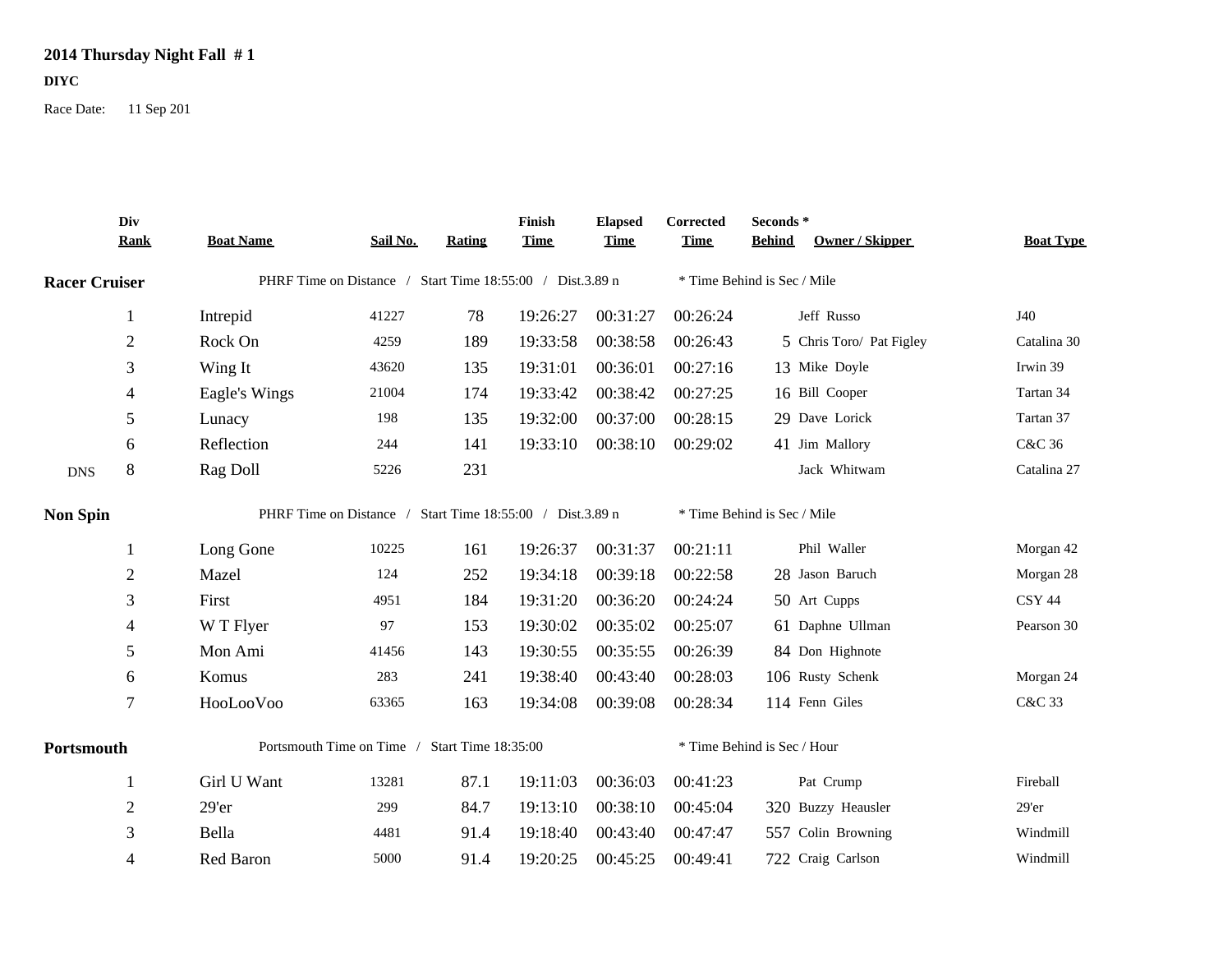|                      | $\sqrt{5}$     | Harp                                                      | 504    | 90.4 | 19:22:07 | 00:47:07 | 00:52:07                    | 934 Deborah Shackleford       | <b>Flying Scot</b> |  |  |
|----------------------|----------------|-----------------------------------------------------------|--------|------|----------|----------|-----------------------------|-------------------------------|--------------------|--|--|
|                      | 6              | Schneller                                                 | 3653   | 91.4 | 19:24:11 | 00:49:11 | 00:53:49                    | ,082 Siggi Brocks             | Windmill           |  |  |
| <b>Spin B</b>        |                | PHRF Time on Distance / Start Time 18:45:00 / Dist.4.27 n |        |      |          |          |                             | * Time Behind is Sec / Mile   |                    |  |  |
|                      | 1              | Mal de Mer                                                | 747    | 156  | 19:25:23 | 00:40:23 | 00:29:17                    | Richard Karran                | Wavelength 24      |  |  |
|                      | $\overline{2}$ | Tenacity                                                  | 241    | 132  | 19:24:32 | 00:39:32 | 00:30:08                    | 12 Ken Hardy                  | Laser 28           |  |  |
|                      | 3              | <b>Boat</b>                                               | 57     | 156  | 19:26:26 | 00:41:26 | 00:30:20                    | 15 Larry Willis               | Wavelengh 24       |  |  |
|                      | 4              | Privateer                                                 | 282    | 132  | 19:24:50 | 00:39:50 | 00:30:26                    | 16 Chris Jones                | S <sub>2</sub> 9.1 |  |  |
|                      | 5              | Untouchable                                               | 11     | 111  | 19:23:38 | 00:38:38 | 00:30:44                    | 20 Allen Saunders             | Elliott 770        |  |  |
|                      | 6              | Meltemi                                                   | 40787  | 132  | 19:25:27 | 00:40:27 | 00:31:03                    | 25 Alex Korakis               | S <sub>2</sub> 9.1 |  |  |
|                      | 7              | Dr Bligh                                                  | $30\,$ | 132  | 19:25:35 | 00:40:35 | 00:31:11                    | 27 Mike Maher                 | S <sub>2</sub> 9.1 |  |  |
|                      | $\,8\,$        | Junior                                                    | 41186  | 123  | 19:25:24 | 00:40:24 | 00:31:39                    | 33 Frank Selph Jr             | J27                |  |  |
|                      | 9              | Forerunner                                                | 23656  | 132  | 19:26:28 | 00:41:28 | 00:32:04                    | 39 Tim Ruman/ Frank Selph     | <b>J30</b>         |  |  |
|                      | 10             | Volant II                                                 | 99     | 177  | 19:29:49 | 00:44:49 | 00:32:13                    | 41 John Gifford               | J22                |  |  |
|                      | 11             | Abracadabra                                               | 511    | 156  | 19:29:39 | 00:44:39 | 00:33:33                    | 60 Bob Van Horn/ Doug Roberts | Wavelength 24      |  |  |
|                      | 12             | Whirligig                                                 | $82\,$ | 141  | 19:32:21 | 00:47:21 | 00:37:19                    | 113 Charlie Cushing           | Ulitimate 20       |  |  |
| <b>Melges 24</b>     |                | PHRF Time on Distance / Start Time 18:40:00 / Dist.4.27 n |        |      |          |          | * Time Behind is Sec / Mile |                               |                    |  |  |
|                      | 1              | Wicked Witch                                              | 719    | 75   | 19:14:54 | 00:34:54 | 00:29:34                    | Joe Blouin                    | Melges 24          |  |  |
|                      | $\overline{2}$ | Rogue                                                     | 457    | 75   | 19:20:58 | 00:40:58 | 00:35:38                    | 85 Bob Kroetsch               | Melges 24          |  |  |
| $\operatorname{AVE}$ |                | Whiplash                                                  | $27\,$ | 75   |          |          |                             | David Clement                 | Melges 24          |  |  |
| J24                  |                | PHRF Time on Distance / Start Time 18:40:00 / Dist.4.27 n |        |      |          |          |                             | * Time Behind is Sec / Mile   |                    |  |  |
|                      | 1              | <b>Rabble Rouser</b>                                      | 292    | 171  | 19:21:16 | 00:41:16 | 00:29:06                    | Scott MacGregor               | J24                |  |  |
|                      | $\overline{2}$ | Sabotage                                                  | 1858   | 171  | 19:22:02 | 00:42:02 | 00:29:52                    | 11 Nate Vilardebo             | J24                |  |  |
| Spin A               |                | PHRF Time on Distance / Start Time 18:50:00 / Dist.4.27 n |        |      |          |          |                             | * Time Behind is Sec / Mile   |                    |  |  |
|                      | $\mathbf{1}$   | Kicks                                                     | 50     | 99   | 19:26:29 | 00:36:29 | 00:29:26                    | Peter Hartleb                 | J92S               |  |  |
|                      | 2.5            | No Limit                                                  | 39526  | 42   | 19:23:23 | 00:33:23 | 00:30:24                    | 14 Burns/Hobbs/ Zonnenberg    | Farr 395           |  |  |
|                      | 2.5            | Rocket                                                    | 48     | 72   | 19:25:31 | 00:35:31 | 00:30:24                    | 14 Tarry Grimsdale            | J35                |  |  |
|                      | 4              | Fire & Ice                                                | 83198  | 81   | 19:26:14 | 00:36:14 | 00:30:28                    | 15 George Cussins             | J105               |  |  |
|                      | 5              | Time Bandit                                               | 73     | 72   | 19:25:38 | 00:35:38 | 00:30:31                    | 15 George Haynie              | J35                |  |  |